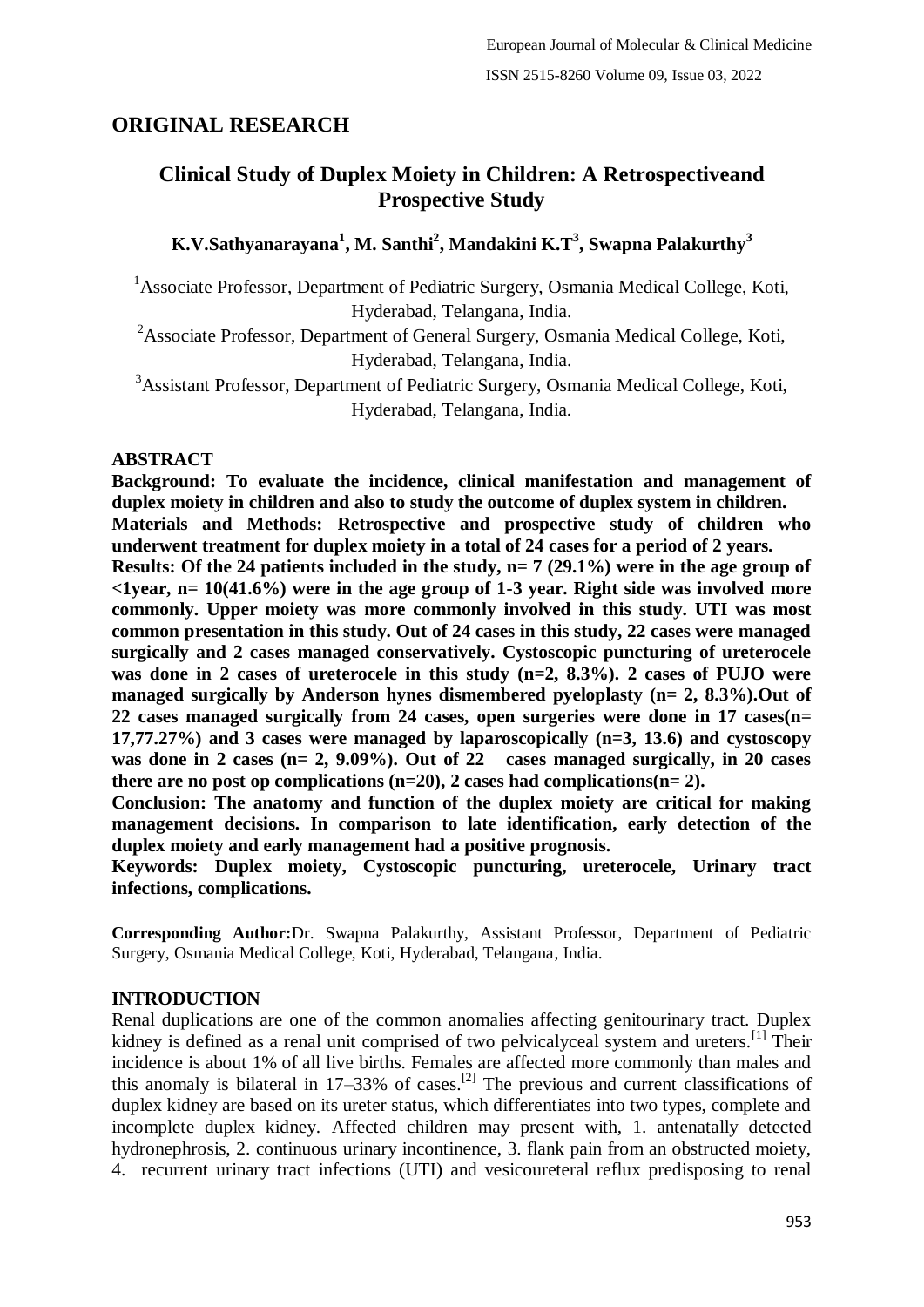scarring and compromised renal function. Most common clinical presentation is UTI (pain abdomen, fever, pyuria). Upper moieties(UM) are associated with ectopic ureters, ureterocoele and non-functioning of UM. Ectopic ureters occur in females two to three times more commonly than in males.<sup>[3]</sup> Lower moieties are associated with VUR and pelvi-ureteric junction obstruction. Investigation done to rule out duplex moiety is – now a days antenatal USG. Duplex moiety is being detected early on post-natal period.<sup>[4]</sup> Initial investigation is USG followed by VCUG, DMSA/DTPA renogram and MR Urogram. These can be evaluated systemically and can be treated accordingly by medical or surgical intervention.<sup>[5-7]</sup>

# **MATERIALS & METHODS**

Retrospective and prospective study of children who underwent treatment for duplex moiety in a total of 24 cases.The study period was for 5 years ( December 2015 to December 2020).Retrospective study period was 3 years and prospective study period was 2 years. The study was done in the Department of Pediatric surgery, Niloufer hospital for women and children, Red hills. Niloufer hospital is a tertiary care center for pediatric and maternal cases. Sampling Technique:

All consecutive children satisfying the inclusion criteria who underwent treatment for duplex moiety will be included in the study.

Preoperative work up was done with routine investigations, Complete blood picture, Complete urine examination, Urine culture and sensitivity, Renal parameters (blood urea & serum creatinine) and specific investigations like Ultrasonography Abdomen &pelvis (KUB), 2. MCUG, 3. DMSA scan/DTPA renogram, 4. IVP, 5. MR UROGRAM.

# **Post operatively children were followed up by:**

USG Abdomen (KUB) - 6 weeks after surgery Followed by 3 months. Followed by 6 months Followed by 1, 2 and 3 years Renal functional status assessed with Blood Urea & serum creatinine one month after surgery or whenever required, DTPA: 6 months and yearly once after surgery till 5 years. MCUG is done at 6 months and yearly after surgery or whenever required to asses grading of reflux, DMSA scan At 6 months and yearly after surgery to asses new scars. Routine urine examination: 1 month after DJ stent removal or as and when required. Simple statistics were used to analyse data. Case sheet proforma and data collected by history and investigations

Duplex moiety was diagnosed in all cases while evaluating for antenatally detected hydronephrosis, children who were presented with documented UTI or with symptoms of urinary incontinence, pain abdomen, fever, pyuria, straining during micturition. Systematic Preoperative work up was done in all cases and treated accordingly either by conservative or by surgical intervention.

The indications for surgery were: (i) Failure of chemoprophylaxis, i.e., recurrent symptomatic UTIs despite continuous medication. (ii) Presence of high-grade (IV or V) VUR, or grade III VUR with progressive scars.(iii) Persistent or progressive hydroureteronephrosis. iv)Poor or nonfunctioning of upper or lower renal moiety.

v) Decrease in function of moiety by 10% or presence of persistent hydronephrosis or increase in APD. vi)Ureterocele with obstructing features. vii) Ectopic ureter causing incontinence or.

All children underwent cystoscopy on operation table to rule out ureterocele and to know the location of ureteric orifices and also to rule out causes other than duplex moiety causing UTI.

# **RESULTS**

Of the 24 patients included in the study,  $n= 7$  (29.1%) were in the age group of  $\langle$ 1 year, n= 10(41.6%) were in the age group of 1-3 year,  $n = 3(12.5\%)$  were in 3-6 years age group,  $n = 2$  $(8.3\%)$  were in 6-9 years age group and n= 2 $(8.3\%)$  were in 9-12year age.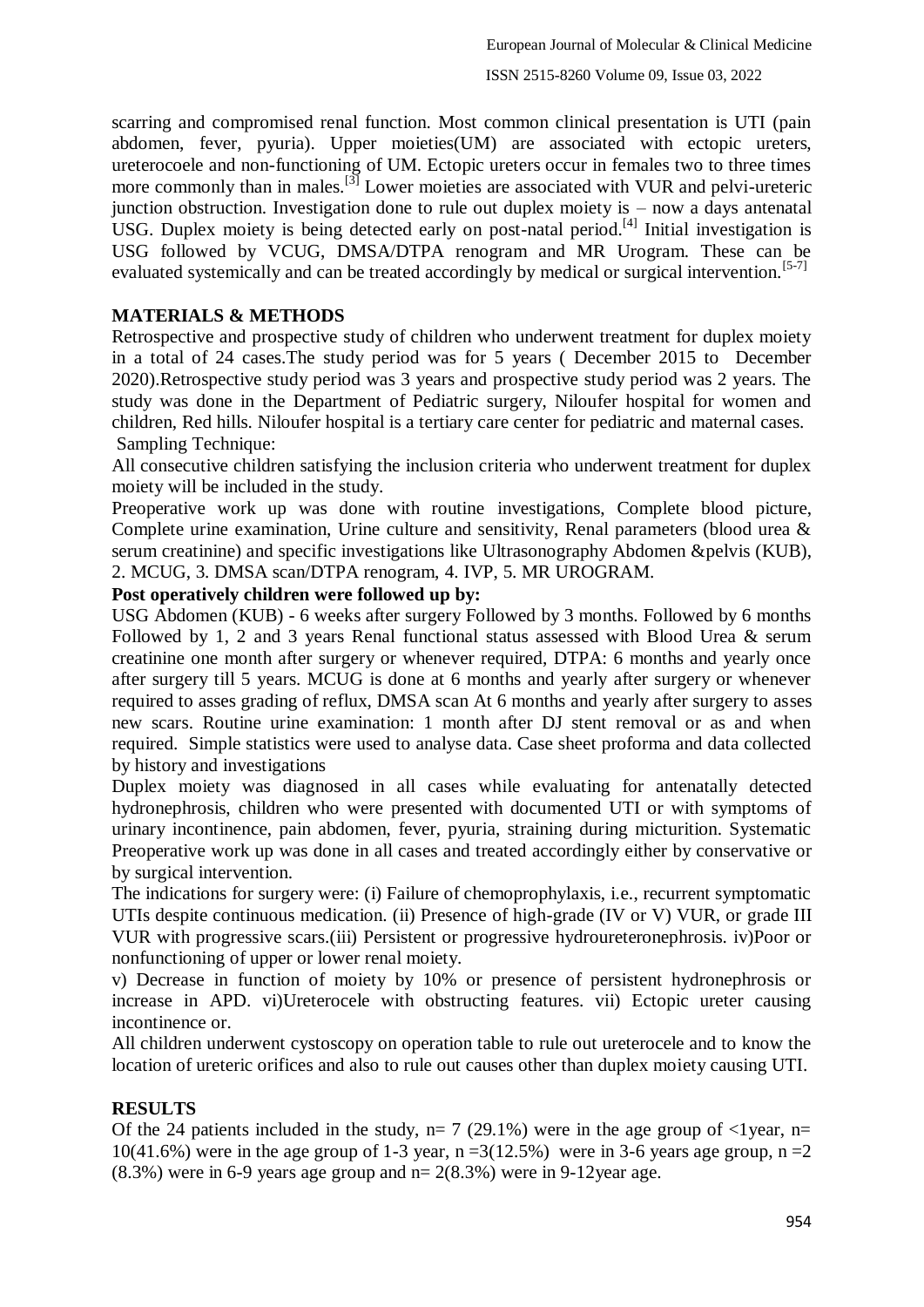| Age (Years) | Number of casesN=24 | <b>Percentages</b> |
|-------------|---------------------|--------------------|
| $<1$ yr     | 7                   | 29.1%              |
| $1-3$ yrs   | 10                  | 41.6%              |
| $3-6$ yrs   | 3                   | 12.5 %             |
| $6-9$ yrs   | $\overline{2}$      | 8.3%               |
| $9-12$ yrs  | $\overline{2}$      | 8.3%               |
| Gender      |                     |                    |
| Males       | 14                  | 58%                |
| Females     | 10                  | 42%                |
| Lateriality |                     |                    |
| Left        | 9                   | 37.5%              |
| Right       | 12                  | 50%                |

#### **Table 1: Demographic details in study.**

Out of 24 cases in the study, no of cases involved on left side  $n=9(37.5\%)$ , no of cases involved on right side  $n= 12(50\%)$ , bilateral involvement  $n=3(12.5\%)$ . Right side was involved more commonly. Out of 24 cases, number of cases where upper moiety involved were  $n= 17$  (71 %) and lower moiety involved  $n= 7$  (29%) cases. Upper moiety was more commonly involved in this study.

| Table 2: UTI was most common presentation in this study. |  |  |
|----------------------------------------------------------|--|--|
|----------------------------------------------------------|--|--|

| <b>Clinical Presentation</b>        | Number of casesN=24 | <b>Percentages</b> |  |
|-------------------------------------|---------------------|--------------------|--|
| Antenatally detected Hydronephrosis |                     | 33.3%              |  |
| UTI                                 |                     | 50%                |  |
| Urinary Incontinence                |                     | 12.5%              |  |
| Epididymo Orchitis                  |                     | 4.1%               |  |

Out of 24 cases, Antenatally detected hydronephrosis were n=8(33.3%), UTI were n= 12 (50%), urinary incontinence was seen in  $n= 3$  (12.5%) and  $n=1(4.1\%)$  case was presented as left side epididymo-orchitis which is a rare presentation.

Out of 24 cases, 6 patients presented with ureterocoele  $(n= 6, 25\%)$ . Ectopic ureter was seen in 4 cases n=4,  $(16.6\%)$ , Non-functioning of upper moiety was seen in 7 cases n= 7,  $(29.1\%)$ , VUR was seen in 5 cases n= 5, (20.8%), 2 cases presented with pelvi-ureteric junction obstruction n=2, (8.3%). Most common presentation relatively was non-functioning upper moiety in this study.

Out of 24 cases in this study, 22 cases were managed surgically and 2 cases managed conservatively. Out of 22 cases, upper moiety nephroureterectomy was done in 9 cases ( $n=9$ , 37.5%). Open ureteric reimplantation was done in 9 cases (n=9, 37.5%). Cystoscopic puncturing of ureterocele was done in 2 cases of ureterocele in this study (n=2, 8.3%). 2 cases of PUJO were managed surgically by Anderson hynes dismembered pyeloplasty (n= 2, 8.3%). Lastly 2 cases (n= 2, 8.3%) of low grade VUR were managed conservatively by antibiotics after urine culture and sensitivity along with prophylactic antibiotics. Out of 22 cases managed surgically from 24 cases, open surgeries were done in 17 cases (n= 17,77.27%) and 3 cases were managed by laparoscopically (n=3, 13.6) and cystoscopy was done in 2 cases (n= 2, 9.09%).

Out of 22 cases managed surgically, in 20 cases there are no post op complications (n=20), 2 cases had complications (n= 2). One case had superior pole collection after laparoscopic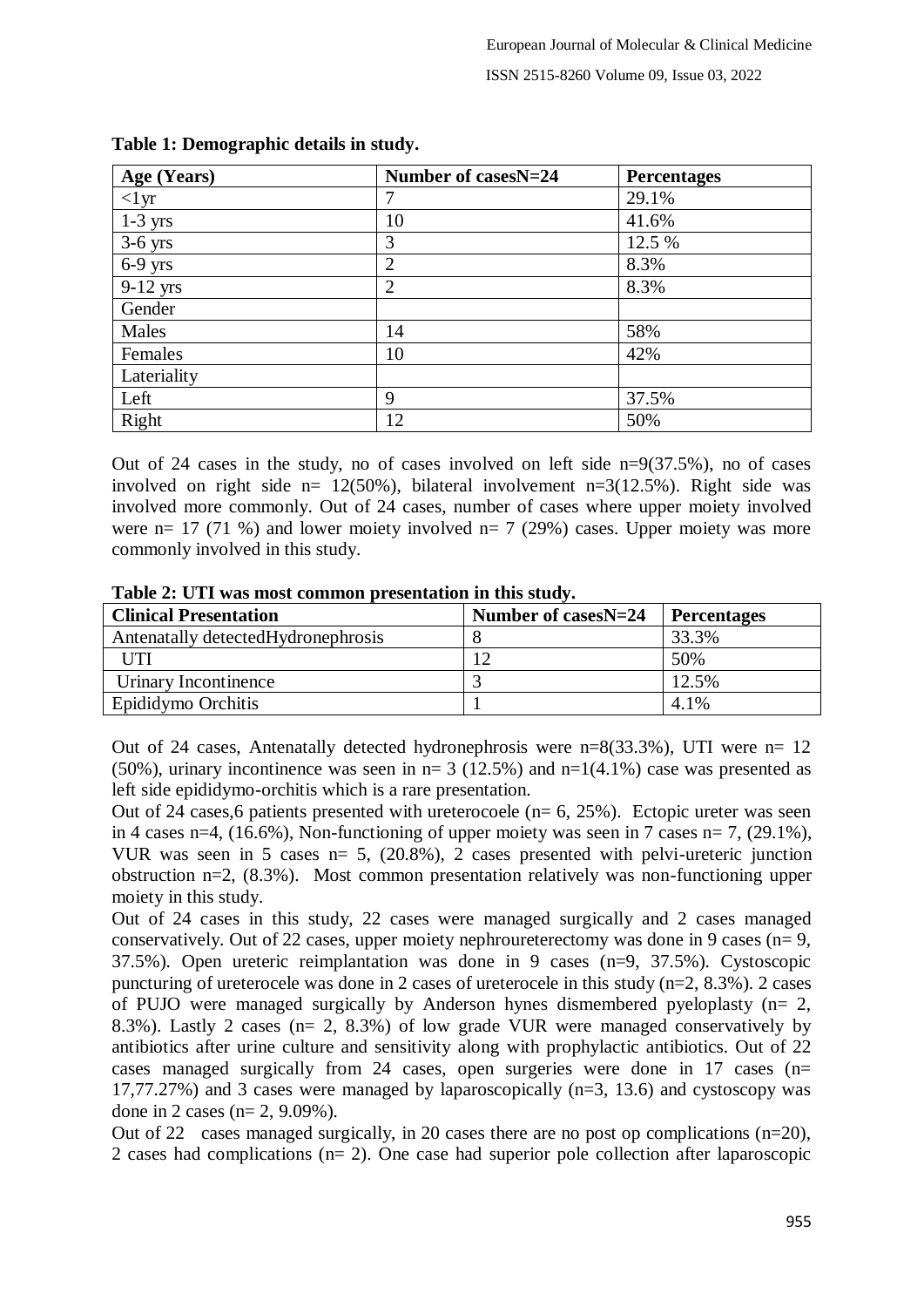upper moiety nephroureterectomy and one had post op urinary leak after ureteric reimplantation.

### **DISCUSSION**

This study was done in the department of paediatric surgery at Niloufer hospital with a study period of 5 years 2015 - 2020 (3 years retrospective and 2 years prospective). A total number of24 cases were included. The incidence of duplex moiety was 0.24%. The most common age group falls under 1-3 years of age. Youngest age at presentation was 2 months, and oldest age child was 11years. Males are more commonly involved. Out of 24 cases 14 cases (58%) were of male gender and 10 cases (42%) were female. According to the literature most common gender involved in duplex moiety is female. In one study done by sri ram Krishnamoorthy et al in 2016, nearly 60% of the patients were females and bilateral in 10% of the cases.<sup>[5]</sup>

In this study right side was involved most commonly about 12 cases (50%), left side involved was around 9 cases (37%). Bilateral involved were 3 cases (13%). In the study done by krishmoorthy et al the side of involvement was right side and bilateral involvement was in  $10\%$  cases.  $^{[5]}$ 

In this study upper moiety involvement is associated with complications like ureterocoele, ectopic ureteric insertion, dysplastic changes or non-functioning kidney in renal parenchyma. Lower moiety was associated with VUR and PUJO. Upper moiety was involved in 17 cases (71%) and lower moiety involved was in 7 cases (29%).

In this study the most common clinical presentation was with UTI, out of 24 cases UTI was presented in 13 cases (54.1%), according to the literature the most common presentation is also the UTI. Eight cases (33.3%) presented as antenatally detected hydronephrosis which were followed up post-natally to have duplex moiety and 3 cases (12.5%) presented with urinary incontinence. In Whitten et al study 75% of cases were diagnosed antenatally by USG and followed up post-Natally to have duplex moiety. Out of 24 cases 7cases (29%) presented as non-functioning of upper moiety, which is the most common mode of presentation in this study.

Out of 24 cases 6 cases (25%) presented with ureterocoele in this study. Shanker et al study shows ureterocoele 27% of them are asymptomatic, they were followed up for 8 yrs. – none of them developed symptoms or required any intervention. In our study isolated ureterocoele was seen in 2 cases which presented bilaterally and underwent cystoscopic puncturing, 4 cases were associated with VUR. Two cases of recurrent UTI, after evaluation found to have ureterocoele. In the 4 cases presented as – ureterocoele with VUR, excision of ureterocoele and common sheath reimplantation done.

According to literature, 80%of ureterocoeles are associated with the upper pole duplex system. The remainder are single system ureterocoeles. Bilateral involvement occurs in 15% of cases (69,70). In our study all ureterocoeles were associated with upper moiety (100%). bilateral involvement was 33%. According to literature Management options for ureterocoele include endoscopic puncture and decompression, a simplified upper-tract approach, namely, hemi nephrectomy, or complete repair including upper-pole surgery, ureterocoele excision, and lower-tract reconstruction in a single setting. The same has been followed in the management in this study.

In our study out of 24 cases 5 cases presented with VUR which is around 20.8%. Two cases (grade II and grade III) were managed conservatively based on urine C/S report, 3 cases were managed surgically common sheath reimplantation. Lee et al. followed 1/3 of their patients with VUR and DS nonoperatively, and concluded that resolution rates of low-grade (I-II/III) reflux were comparable to those seen in SS.<sup>[6]</sup> Spontaneous resolution occurred in over half of patients with grades I–III/V VUR and support consideration for initial conservative management with prophylactic antibiotics.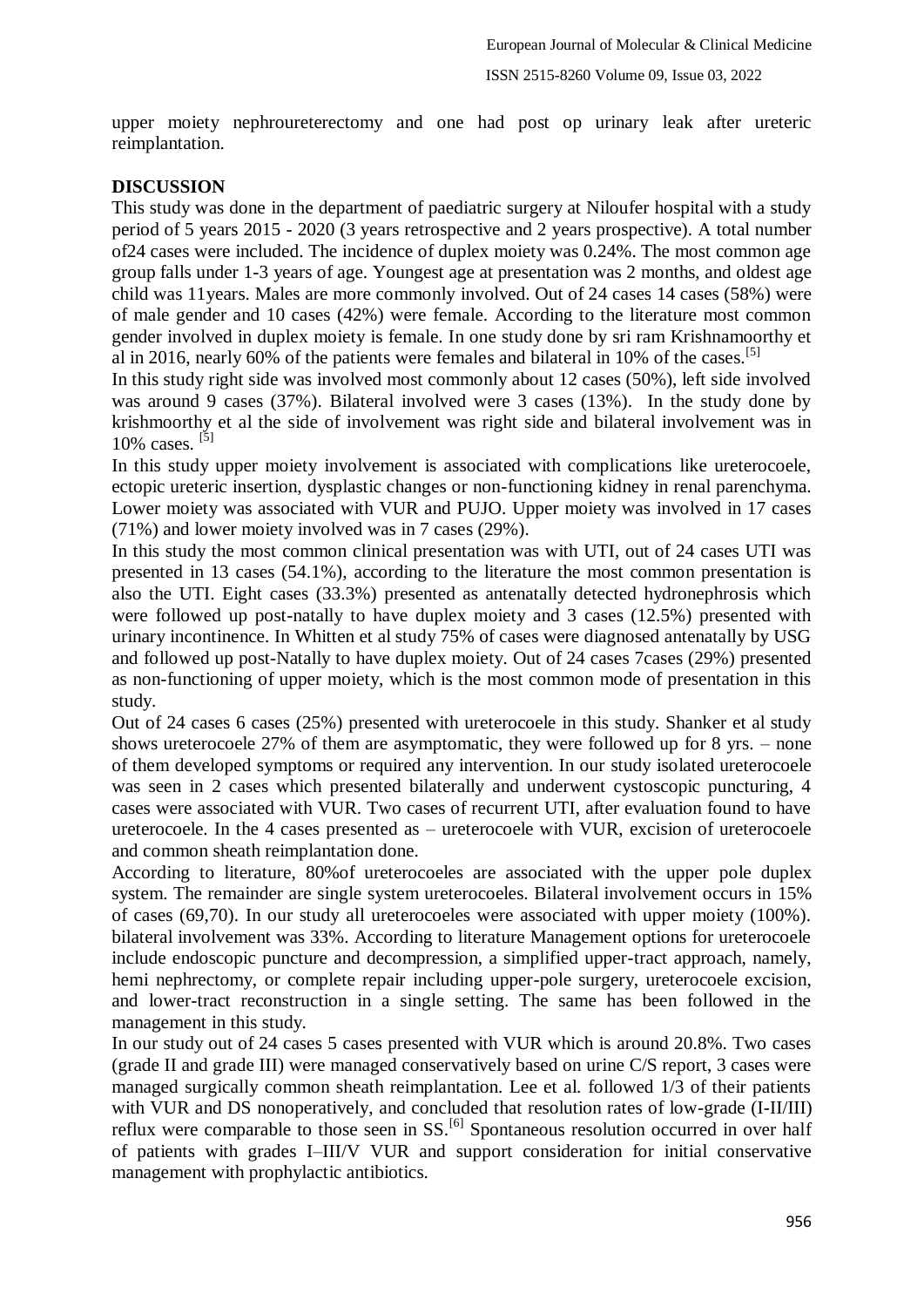In our study out of 24 cases 4 presented with ectopic ureter that is around 16.6%. According to literature Ectopic ureter associated with ureterocoeles can cause upper-pole hydronephrosis and obstruction, which leads to ipsilateral lower-pole reflux in 50% of cases.<sup>[7]</sup> Contralateral reflux is seen in 25%. After systematic evaluation by said investigations out of 4 cases of ectopic ureter, 3 females had ectopic ureteric insertion in to the posterior wall of vagina and in 1 male the ectopic insertion was in to the posterior urethra. Out of 24 cases 2 cases (8.3%) presented with PUJO of lower moiety both cases presented on left side.

In our study the commonest mode of presentation was non-functioning of upper moiety which is around 29% followed by VUR, as it was also associated with ectopic ureter and ureterocoele. Isolated VUR was 20.8% only but when combined with associated other anomalies like ectopic ureter and ureterocoele, the incidence is coming up to 45.8% in total cases. Hence in our study the most common symptom was UTI, most common presentation was VUR and the least common presentation was PUJO. Upper moiety was most commonly affected and lower moiety least commonly affected.

Out of 24 cases all presented with symptoms, 2 cases were managed conservatively and 22 cases managed surgically as and when indicated. Two cases which managed conservatively were presented with lor grade UTI 2 and 3. Followed up for 3 years and they showed low grading of VUR and no further increase in grading or scaring on further investigations. Husmann et al studied management of vur in duplex system, stated that low grade vur can be managed conservatively.<sup>[8]</sup>

In our study, 9 cases (37.5%) underwent ureteric reimplantations by Cohen's technique. In all common sheath ureteric reimplantation were performed. Out of 9 cases 4 (18.18%) were ureterocoeles associated with VUR, 3 (12.5%) cases of isolated high grade VUR and 2 (8.3) cases presented with ectopic ureteric insertion. Sander et al observed a higher need for second surgery in children undergoing endoscopic incision of ureterocoeles associated with VUR in the duplex system.[9] In Krishnamoorthy et al study, 4 children had mild reflux following incision, but were asymptomatic and followed up with conservative measures.<sup>[5]</sup> In our study the procedure followed were, for ureterocoele with VUR - excision of ureterocoele and common sheath reimplantation was done. For isolated VUR – common sheath ureteric reimplantation was done. For ectopic ureter- both combined extravesical and intravesical approach was done. Types of reimplantation done were 1) Cohens cross triagonal 2) Politano-Leadbetter.

Out of 22 cases, 9 cases (37.5%) were managed by upper moiety nephroureterectomy. In this overall open surgery were performed in 8 cases and 1 case underwent laparoscopic upper moiety nephroureterectomy. Choi and Oh, in their series of 63 children with complete duplex system concluded that uretero-ureterostomy had been the most successful nephron-sparing additional surgery, especially if the upper moiety is salvageable.<sup>[10]</sup> The management of nonfunctioning moieties has been a relatively easy task. Laparoscopic heminephrectomy has been the standard treatment of poorly functioning moiety. It is a relatively safe mode of treatment, reproducible with relatively low morbidity and better treatment outcomes.<sup>[11]</sup>

Gundeti et al., in his study on assessment of functional outcome 101 patients following heminephrectomy, observed that there was a mild decrease in the function of the remaining moiety in more than 50% of the patients.<sup>[12]</sup> Dalsan et al. reiterated the need for following up all remnant moieties with nuclear scintigraphy even though the extent of functional damage is subtle.<sup>[13]</sup> Hisamatsu observed that recurrent infections after heminephrectomy were all treatment outcomes based on the initial surgical approach to ectopic ureterocoele rather than isolated problems associated with a distal ureteral stump.  $[14]$ 

They concluded that total ureterectomy is unnecessary at the time of heminephrectomy for a poorly functioning moiety because the distal ureteral stump rarely causes a problem. Recently, a less invasive method for upper pole ablation has been described by Romao et al.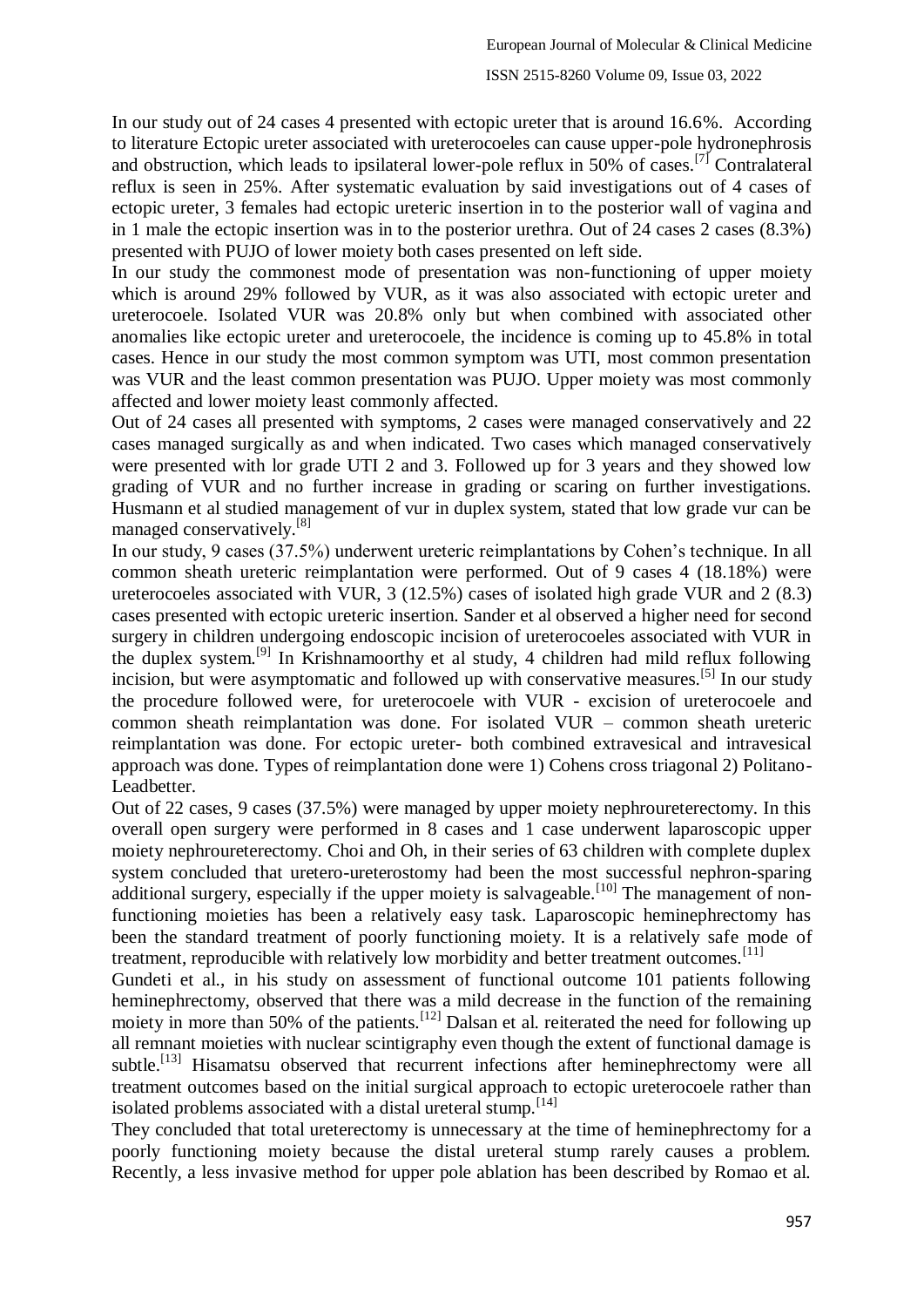in an initial series of 9 patients. Simple laparoscopic ureteral ligation via placement of either two nonabsorbable polymer locking or titanium clips and transection was successful and asymptomatic in all patients at a mean follow-up of 27 months. Two cases of PUJO were managed laparoscopically out of 22 cases. Two cases out of 22 cases were managed by Cystoscopic puncturing of ureterocoeles in our study. Shankar et al. observed in his study that in those with duplex system ureterocoeles, 27% of them were asymptomatic and were followed up for 8 years and none of them required surgery or developed urinary tract infections. In krishnamoorthy et al series also, ureteroceles that were asymptomatic were followed up conservatively. In our study 2 cases of ureterocoele after puncturing were followed up, there was recurrence of any symptoms on follow up period.<sup>[5]</sup>

# **CONCLUSION**

In Upper Moiety commonly associated with ureterocoele, ectopic ureter, non-functioning or dysplastic changes. Lower Moiety commonly with VUR, PUJO accordingly as per literature. Systematic investigations are needed to support further management. Anatomy and functioning of the duplex moiety are important for making decision regarding the management. Early detection of duplex moiety and early intervention has good outcome on comparison to late detection.

#### **REFERENCES**

- 1. Horst M, Smith GHH. Pelvi-ureteric junction obstruction in duplex kidneys. Br J Urol. 2008;101:1580-4.
- 2. S. M. Whitten and D. T. Wilcox, "Duplex systems," Prenatal Diagnosis, 2001:21, no. 11, pp. 952–957.
- 3. Siomou Ekaterini, Papadopoulou Frederica, Konstantinos D Kollios, Photopoulos Andreas, Evagelidou Eleni, Androulakakis Philippos, et al. Duplex collecting system diagnosed During the first 6 Years of life After a first urinary tract infection: a Study of 63 children. J Urol 2, February 2006;175(2):678e82.
- 4. Ma R, Wu RD, Liu W, Wang G, Wang T, Xu ZD, et al. A new classification of duplex kidney based on kidney morphology and management. Chin Med J (Engl) 2013;126:615- 9.
- 5. Krishnamoorthy S, Kumar SB, Babu R. Duplication Renal Anomalies in Children: A Single Centre Experience. Int J Sci Stud 2016;3(10):12-17.
- 6. Lee, D. A. Diamond, P. G. Du ffy, and P. G. Ransley, "Duplex reflux: a study of 105 children," The Journal of Urology, vol. 146, no. 2, part 2, pp. 657–659, 1991.
- 7. Ma R, Wu RD, Liu W, Wang G, Wang T, Xu ZD, et al. A new classification of duplex kidney based on kidney morphology and management. Chin Med J (Engl) 2013;126:615-9.
- 8. D. Husmann, B. Strand, D. Ewalt, M. Clement, S. Kramer, and T. Allen, "Management of ectopic ureterocele associated with renal duplication: a comparison of partial nephrectomy and endoscopic decompression," The Journal of Urology,1999: vol. 162, no. 4, pp. 1406–1409.
- 9. Sander JC, Bilgutay AN, Stanasel I, Koh CJ, Janzen N, Gonzales ET, et al. Outcomes of endoscopic incision for the treatment of ureterocele in children at a single institution. J Urol 2015;193:662-6.
- 10. Lee JH, Choi HS, Kim JK, et al. Nonrefluxing neonatal hydronephrosis and the risk of urinary tract infection. J Urol 2008;179:1524–8.
- 11. Wallis MC, Khoury AE, Lorenzo AJ, Pippi-Salle JL, Bägli DJ, Farhat WA. Outcome analysis of retroperitoneal laparoscopic heminephrectomy in children. J Urol 2006;175:2277-80.